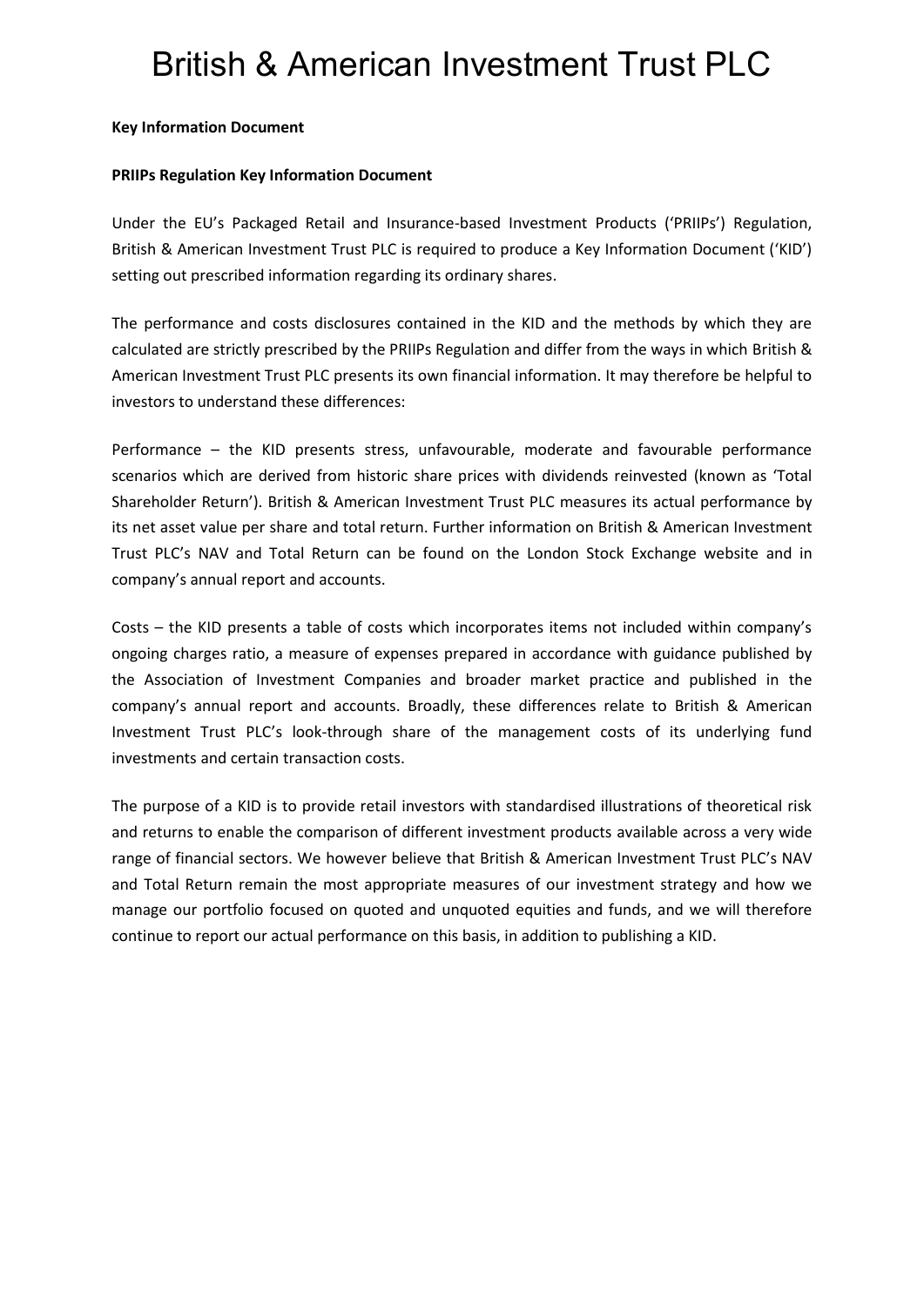## Key Information Document

### **Purpose**

This document provides you with key information about this investment product. It is not marketing material. The information is required by law to help you understand the nature, risks, costs, potential gains and losses of this product and to help you compare it with other products.

| Product                 |                                                                                                                                                                                                                                                                                                                                                                                                                                                                                                                                                                                                                                                                                                                                                                                                                                        |
|-------------------------|----------------------------------------------------------------------------------------------------------------------------------------------------------------------------------------------------------------------------------------------------------------------------------------------------------------------------------------------------------------------------------------------------------------------------------------------------------------------------------------------------------------------------------------------------------------------------------------------------------------------------------------------------------------------------------------------------------------------------------------------------------------------------------------------------------------------------------------|
| Name:                   |                                                                                                                                                                                                                                                                                                                                                                                                                                                                                                                                                                                                                                                                                                                                                                                                                                        |
|                         | British & American Investment Trust PLC Ordinary Shares of £1                                                                                                                                                                                                                                                                                                                                                                                                                                                                                                                                                                                                                                                                                                                                                                          |
| Name of PRIIP           |                                                                                                                                                                                                                                                                                                                                                                                                                                                                                                                                                                                                                                                                                                                                                                                                                                        |
| manufacturer:           | British & American Investment Trust PLC                                                                                                                                                                                                                                                                                                                                                                                                                                                                                                                                                                                                                                                                                                                                                                                                |
| Competent Authority:    | UK Financial Conduct Authority                                                                                                                                                                                                                                                                                                                                                                                                                                                                                                                                                                                                                                                                                                                                                                                                         |
| <b>ISIN Code:</b>       | GB0000653112                                                                                                                                                                                                                                                                                                                                                                                                                                                                                                                                                                                                                                                                                                                                                                                                                           |
| Website:                | www.baitgroup.co.uk                                                                                                                                                                                                                                                                                                                                                                                                                                                                                                                                                                                                                                                                                                                                                                                                                    |
| <b>Contact Details:</b> | Call +44 207 201 31 00 for more information                                                                                                                                                                                                                                                                                                                                                                                                                                                                                                                                                                                                                                                                                                                                                                                            |
| Date:                   | 31 December 2021                                                                                                                                                                                                                                                                                                                                                                                                                                                                                                                                                                                                                                                                                                                                                                                                                       |
| What is this product    |                                                                                                                                                                                                                                                                                                                                                                                                                                                                                                                                                                                                                                                                                                                                                                                                                                        |
| <b>Type</b>             | This product is a non-UCITS self-managed investment trust company, traded on the Premium segment<br>of the London Stock Exchange. Ordinary shares of British & American Investment Trust PLC are non-<br>complex.<br>The dividends are paid twice a year:<br>Interim dividend - November<br>Final dividend - June<br>The company has an unlimited life and there is no maturity date for the ordinary shares. There is no<br>recommended holding period for the ordinary shares. The price at which an investor may dispose of<br>ordinary shares will depend on the prevailing secondary market price, which may, or may not, reflect<br>the prevailing net asset value per ordinary share. Typically, at any given time on any given day, the price<br>you pay for a share will be higher than the price at which you could sell it. |

### **Objectives**

The company's objective is to achieve a balance to investors of growth in income and capital in order to sustain a progressive dividend policy. The policy is to invest predominantly in investment trusts and other leading UK and US-quoted companies to achieve a balance of income and growth. Liquidity and borrowings are managed with the aim of increasing returns to shareholders and the company may borrow to achieve this. This will magnify any gains or losses made by the company.

### **Intended retail investor**

This product is intended for investors who are prepared to take on a relatively high level of risk of loss to their original capital in order to get a higher potential return, and who plan to stay invested for over the longer term. It is designed to form part of a portfolio of investments.

### **What are the risks and what I could get in return**

The Risk and Reward Indicator table demonstrates where the Trust ranks in terms of its potential risk and reward. The higher the rank the greater the potential reward but the greater the risk of losing money. It is based on past data, may change over time and may not be a reliable indication of the future risk profile of the Trust. The shaded area in the table below shows the Trust's ranking on the Risk and Reward Indicator.



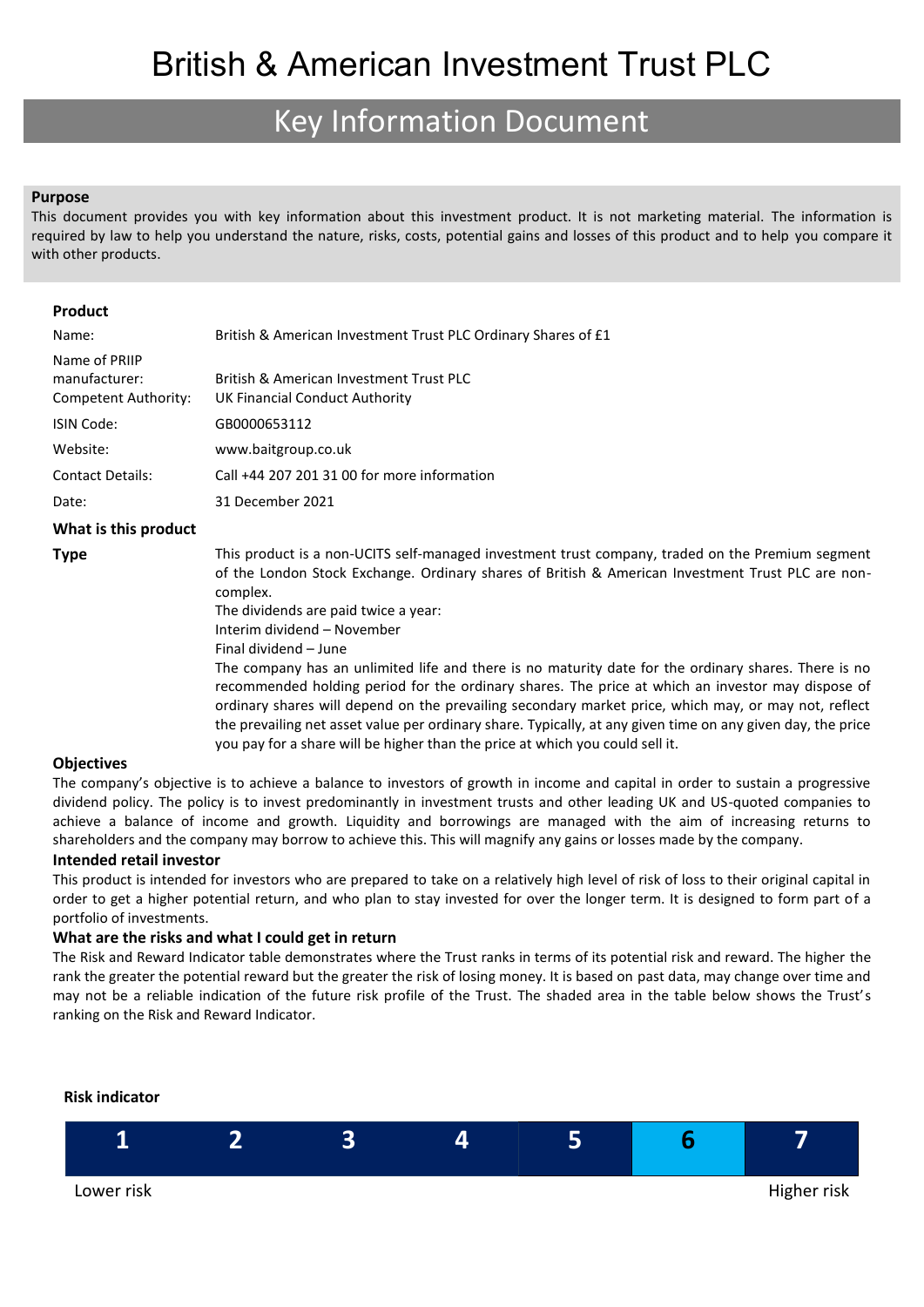# British & American Investment Trust PLC

We have classified this product as 6 out of 7, which is a medium-high risk class. This rates the potential losses from future performance at a medium-high level, and poor market conditions will likely impact the capacity for you to receive a positive return on your investment.

There is no recommended holding period for this product. There is no committed liquidity offered by market makers or the PRIIP manufacturer so liquidity depends only on the availability of buyers and sellers on the secondary market. You may not be able to sell your product easily or you may have to sell at a price below the price that you paid or below the prevailing net asset value.

As a shareholder of British & American Investment Trust PLC you would not be able to make a claim to the Financial Services Compensation Scheme about British & American Investment Trust PLC in the event that the company is unable to pay out.

Other risks materially relevant to the ordinary shares that are not included in the summary risk indicator include:

- The company is exposed to the risk that its portfolio fails to perform in line with the company's objectives if it is inappropriately invested or markets move adversely.
- The company is exposed to the risks arising from any failure of its own operational systems and controls or those of its service providers

This product does not include any protection from future market performance so you could lose some or all of your investment.

## **Performance scenario**

| <b>Scenarios</b>          |                                     | 1 year   | 3 year   | 5 years  |
|---------------------------|-------------------------------------|----------|----------|----------|
| <b>Investment £10,000</b> |                                     |          |          |          |
| Stress scenario           | What you might get back after costs | £5,098   | £5,631   | £2,346   |
|                           | Average return each year            | $-49.0%$ | $-14.6%$ | $-15.3%$ |
| Unfavourable scenario     | What you might get back after costs | £4,923   | £2,329   | £1,249   |
|                           | Average return each year            | $-50.8%$ | $-25.6%$ | $-17.5%$ |
| Moderate scenario         | What you might get back after costs | £8,609   | £6.043   | £4.241   |
|                           | Average return each year            | $-13.9%$ | $-13.2%$ | $-11.5%$ |
| Favourable scenario       | What you might get back after costs | £13,768  | £14,339  | £13,173  |
|                           | Average return each year            | 37.7%    | 14.5%    | 6.3%     |

This table shows the money you could get back over the next 5 years (illustrative holding period), under different scenarios, assuming that you invest £10,000. The scenarios shown illustrate how your investment could perform. You can compare them with the scenarios of other products. The scenarios presented are an estimate of future performance based on evidence from the past on how the value of this investment varies, and are not an exact indicator. What you get will vary depending on how the market performs and how long you keep the product. The stress scenario shows what you might get back in extreme market circumstances, and it does not take into account the situation where we are not able to pay you. The figures shown include all the costs of the product itself, but may not include all the costs you pay to your advisor of distributor. The figures do not take into account your personal tax situation, which may also affect how much you get back.

## **What are the costs?**

The person selling you or advising you about this product may charge you other costs. If so, this person will provide you with information about these costs, and show you the impact that all costs will have on your investment over time.